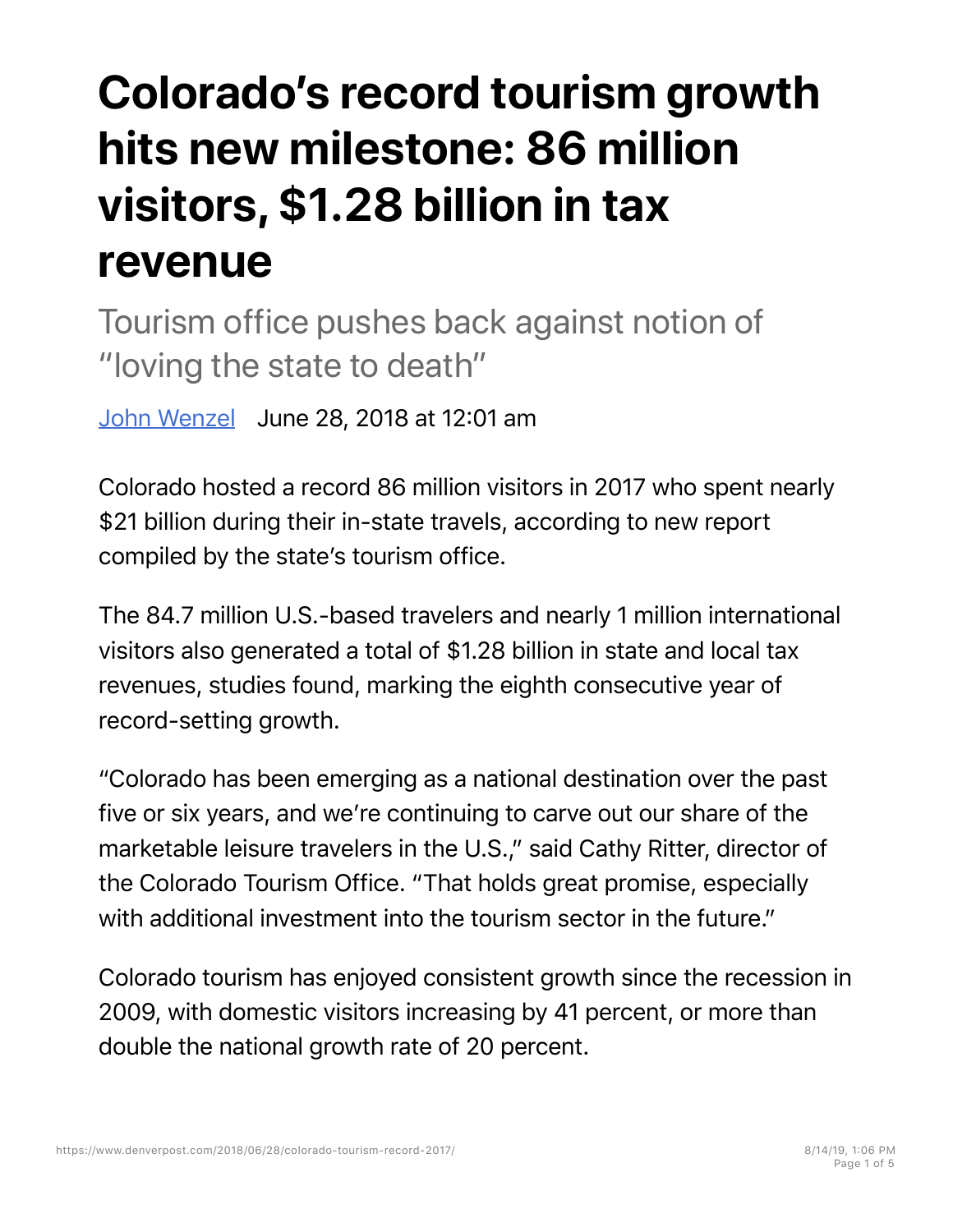The state numbers parallel rosy reports touted by Denver officials last week, which found a record 31.7 million visitors to the Mile High City in 2017, marking the 12th consecutive year of growth. Denver gets about 20 percent of the visitors in the state but accounts for half of all instate tourism spending.

However, Colorado's gains come at the expense of some of the country's top-tier and longtime tourism hotspots, such as New York City and Las Vegas, according to research, as travelers increasingly turn toward the Rocky Mountain West and Colorado in particular.

"We're getting a significant number of travelers from New York, Miami, Atlanta and Washington, D.C., in addition to the traditional markets that we've traded in, like the Midwest, California and Texas," Ritter said.

Other findings:

- In 2017, the Colorado travel industry directly supported 171,000 jobs and earnings of more than \$6.3 billion, a 3.4 percent increase over 2016.
- Colorado last year attracted 37.9 million overnight travelers, including 34 million leisure (non-business) travelers. By comparison, Denver had 17 million overnight visitors in 2017.
- The state overall saw a 2 percent increase in marketable leisure travelers in 2017 – on top of a 9 percent increase in that category in 2016. While the rest of the U.S. was flat in 2017 (and up 4 percent in 2016), Colorado's increases moved the state from the 13th-largest share to 8th largest share of these travelers in just two years.
- The most popular place to visit in Colorado is the Denver metro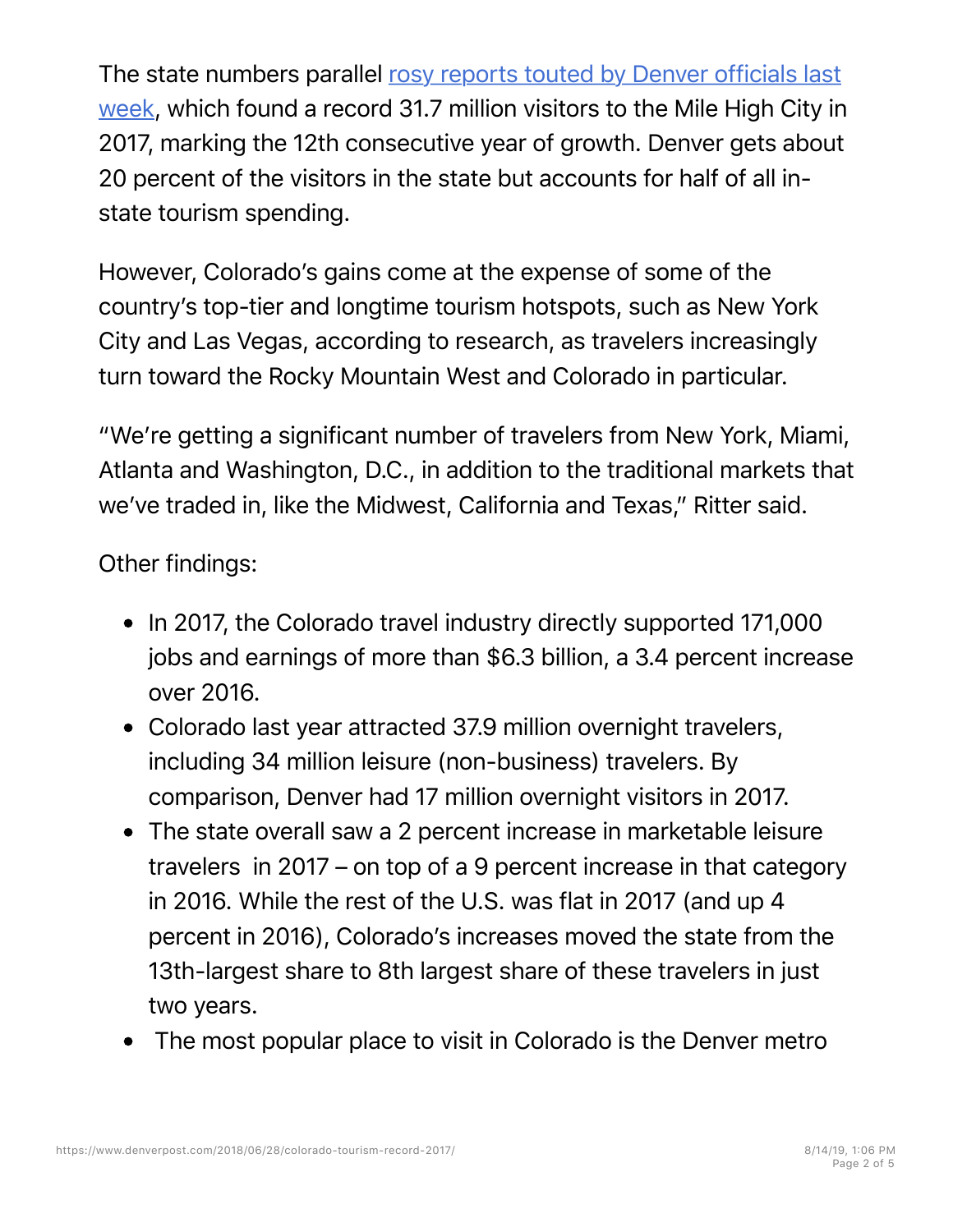area. Last year, 6 in 10 vacationers spent at least some time there, and 46 percent spent at least one night.

- 1 in 4 leisure visitors spent time in the mountain towns and ski resorts, Pikes Peak Region and/or the northern Front Range in 2017.
- About 1 in 7 tourists visited the Western Slope Region, while 1 in 20 took in the Eastern Plains or San Luis Valley.

Unsurprisingly, statewide tourism growth is intertwined with the Front Range's population boom. Residential and commercial-construction trends drive further investment, Ritter said, resulting in new hotels, condos and restaurants from Fort Collins to Colorado Springs.

The state's research, drawn from reports by Longwood International and Dean Runyan & Associates, also shows the effectiveness of the Colorado Tourism Office's "Come to Life" marketing campaign, which targeted both national and international visitors. While several top-tier travel states lost market share last year, Colorado retained its record high 3.1 percent share of the coveted marketable-travelers segment, according to the studies.

"That pays off for every single destination in our state," Ritter said, noting that "funnels" such as the tourism website colorado.com reliably send visitors to other websites and destinations across the state — not simply along the Front Range or to well-known mountain towns.

"Our research shows that when we advertise ski and snow destinations in Colorado, it doesn't just benefit them," Ritter said. "The top destinations for people who were exposed to our winter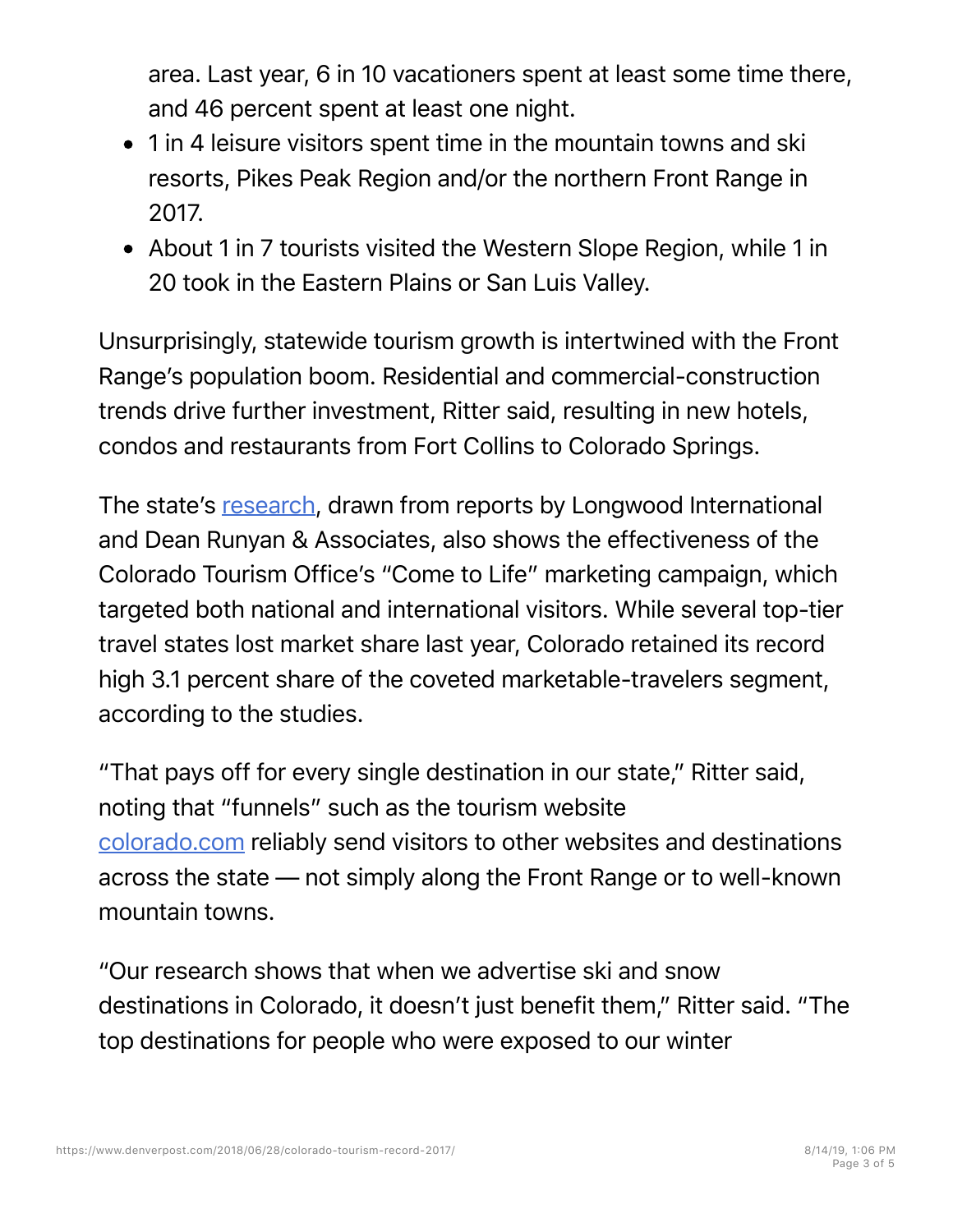advertising were Denver, Breckenridge and Colorado Springs. Two of those three cities don't even have ski slopes."

The Colorado Tourism Office has a lot to show for its relatively unchanged, year-over-year budget of \$19.6 million — which will only increase by about \$500,000 for the next fiscal year beginning July 1, despite the record-breaking gains in visitors. SMARInsights reported the state's "Come to Life" campaign, which cost \$8.14 million, generated a record-high return on investment of \$546 for every \$1 of paid media — up from \$534 in the previous year.

"We're looking very carefully at how to target more precisely, and how to spend dollars more effectively and strategically," Ritter said. "We're looking for those big wins, like getting (the Bravo series) 'Top Chef' here last year. That really increased awareness of Colorado, but it was not a free 'ask.' They needed commitment from destinations and we put together a statewide coalition of partners to bid for it."

Legal, recreational cannabis did not provide a significant point of interest for tourists, Ritter said. Two-thirds of people surveyed by SMARI from 2013 to 2018 said it doesn't affect their decision either way; 22 to 25 percent say it's part of what interests them in traveling to Colorado; and roughly 11 percent say they are negatively influenced by its availability.

"This is why I usually say that for most travelers, it's a big ho-hum," Ritter said.

Pushing back against suggestions that record tourism is resulting in "loving Colorado to death" — a common complaint among natives — Ritter said visitors are not necessarily to blame for traffic woes or